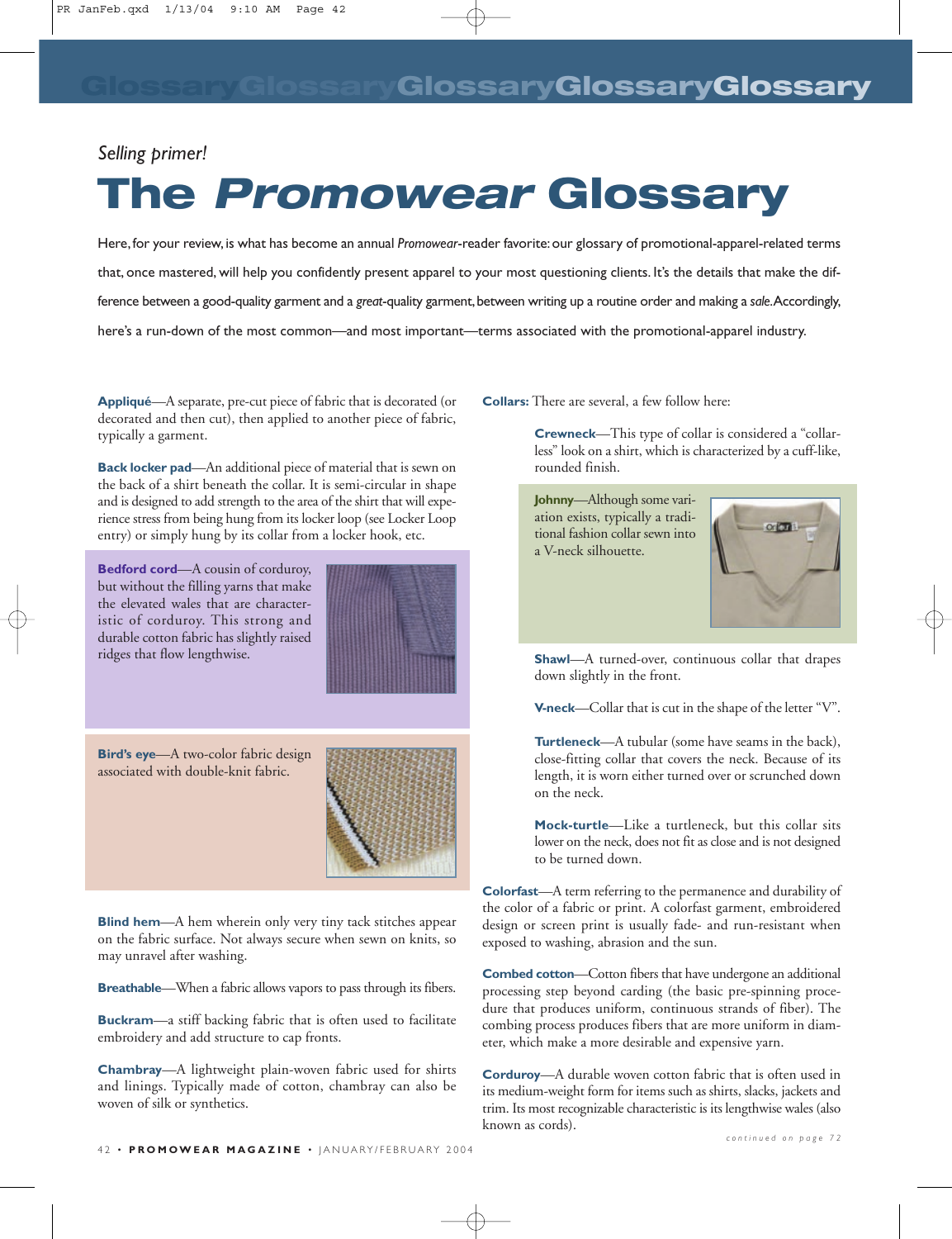## **GlossaryGlossaryGlossaryGlossaryGlossary**

*continued from page 42*

**Cotton**—Grown on a cotton plant, the desirable fibers are harvested from within the seed pod. Average fiber length ranges from 1/2" to 2" long. The highest-quality fabrics are derived from Pima and Egyptian cotton, which typically produce fibers that are longer than  $1-1/2$ ".

**Cover-stitch**—Double-needle stitch that is used to secure seams while also lending a finished look. Cover stitching is often found around armholes and the cuffs common to knit shirts.

**Cut**—This refers to the number of needles per inch on a circularknitting machine. A machine with 22 needles per inch produces a 22-cut fabric. Higher cuts equate to finer fabrics.

**Denim**—Woven cotton fabric, usually of medium weight, that is commonly used for making shirts, slacks and jackets. Indigo blue is its traditional color.



**Digitize**—To translate a graphic design or text into computer language (digital values) for output from computerized embroidery machines onto substrates.

**Dimensional stability**—Refers to the tendency of a garment to shrink or distort after washing. A garment that is dimensionally stable is one that is likely to maintain its intended shape through many washings.

**Double-needle hem**—Much like a cover-stitch in which two rows of stitching are sewn parallel to each other. This technique is used to securely hem a garment and give it a more finished appearance.



**Drop tail**—An extension of the back panel of a shirt at the point of the separation of side vents. The effect is designed for functionality rather than form as it helps the shirt stay tucked in during movement.



**Duck**—This plain-woven cotton fabric is typically heavyweight and is very strong and durable. It is often used for apparel that gets heavy use, such as work clothes and kidswear.

**Face**—The most attractive side of a fabric; the side of the fabric that makes up the outside of a garment; most suitable for decoration.

**Fleece**—Originally referring only to sheep's wool, this type of fabric is now made of other natural and synthetic fibers and can be woven or knitted. It is typically thick with a napped or pile inner surface and is often used for jackets, blankets and sweatshirts.



**Forward shoulders**—The positioning of shoulder seams so they don't lie directly across the top of the shoulders. Rather, the seams lie slightly forward. This prevents the neck from falling backwards, making an uncomfortable fit for the wearer.

**Garment-dyed**—When a garment is dyed after it has been manufactured. This produces variation in color throughout an individual garment and from garment to garment, even if they're part of the same dye-lot. It's usually considered a more casual look.

**Hand**—How a fabric or embellishment feels. The term is usually modified by an adjective such as soft, rough, firm, medium, etc.

**Herringbone**—This pattern is a variation of the twill weave, creating a repetitive zigzag pattern on the fabric's face.

**Houndstooth**—Another variation of the twill weave, this one produces a broken-check pattern when woven with two different yarn colors.



**Interfacing**—A stiff material that is placed between two pieces of fabric to add shape to certain areas of a garment. It's often used in the collars and plackets of shirts made of woven fabric.

**Interlock knit**—A fabric created when two single-faced knits (i.e., jersey knit) are knitted together, or interlocked, to form one piece of fabric. Both sides of the fabric look and feel the same. It has a very soft hand and good decorating surface for embroidery as well as screen-printing.

**Jacquard**—Can be woven or knit fabrics. Woven fabrics are produced by using the Jacquard attachment on the loom. This attachment provides versatility in designs and permits individual control of each of the warp yarns. Fabrics of almost any type or complexity can be made. For example, brocade and damask are types of woven jacquard fabrics. Knitting machines can also be fitted with a Jacquard-type mechanism. This device individually controls needles or small groups of needles, and allows very complex and highly patterned knits to be created.

**Jersey knit**—A single-faced knitted fabric that is the primary fabric used for T-shirts. The knit stitch on its face side (outside) is called the plain stitch; the stitch on the opposite side (inside) is called the purl stitch.